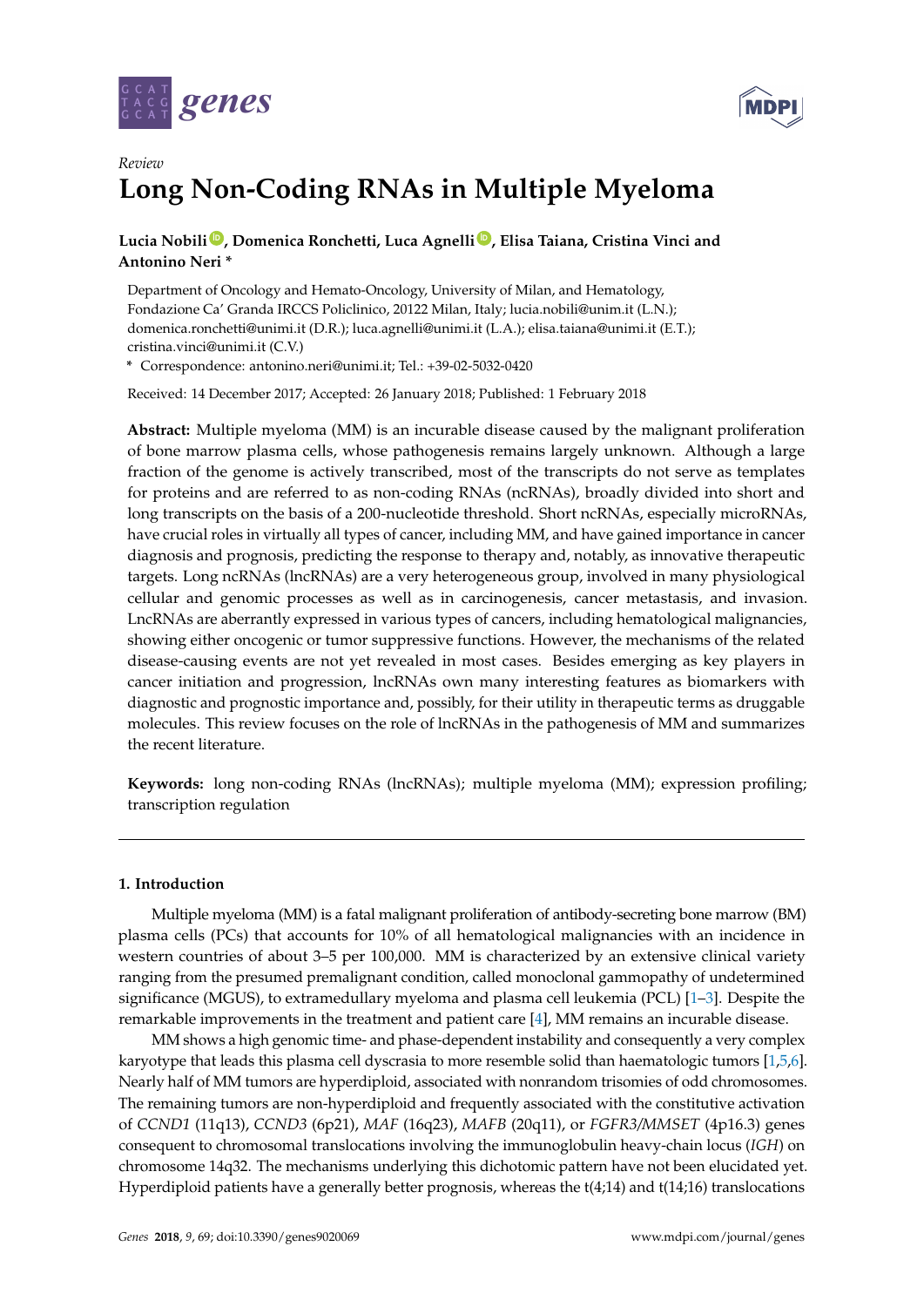are associated with a poor prognosis, either under conventional or high-dose therapy. In addition, allelic imbalances of specific genomic regions, including 13q, 17p13, 1p, 16q, 14q losses and 1q gains, are adversely linked to prognosis [\[5,](#page-7-3)[6\]](#page-7-4). The high-risk chromosomal aberrations del (17p13), t(4;14), and 1q21 have been identified as adverse prognostic factors also in asymptomatic smoldering MM (SMM), independent of the tumor burden, whereas hyperdiploidy, contrary to active myeloma, seems to be an adverse prognostic factor in SMM [\[7\]](#page-7-5). Overall, transcriptional data have provided valuable information on the genes aberrantly expressed in MM, further supporting their high biological heterogeneity and showing their promising prognostic role [\[8\]](#page-7-6).

During the last two decades of research, thanks to the impressive development and application of high-throughput sequencing techniques, it has been demonstrated that, although a large fraction of the human genome is actively transcribed [\[9](#page-7-7)[,10\]](#page-7-8), non-coding RNAs (ncRNAs), namely the RNA fraction not translated into canonical functional proteins, account for the majority of transcripts. Increasing evidence suggests their huge impact on several molecular mechanisms: in particular, the roles of ncRNAs in supporting cellular homeostasis and gene expression regulation and in governing different pathologies are recently emerging.

According to their size, ncRNAs have been arbitrarily categorized into short and long ncRNAs (lncRNAs), the latter being longer than 200 nucleotides. Short ncRNAs can be further subdivided into various categories, including microRNAs (miRNAs), small interfering RNAs, PIWI-associated RNAs and small nucleolar RNAs. Dysregulated short ncRNAs, especially miRNAs, are known to have important functions in virtually all types of cancer, including MM. Further, miRNA profiling has assumed a crucial value in tumor diagnosis and prognosis and in predicting the response to therapy [\[11\]](#page-8-0). Notably, miRNAs have also gained importance as innovative therapeutic targets in cancer, including MM [\[12–](#page-8-1)[14\]](#page-8-2).

LncRNAs are a heterogeneous group representing more than half of the mammalian non-coding transcriptome. They participate in various biological processes, such as transcriptional gene regulation, maintenance of genomic integrity, X-chromosome inactivation, genomic imprinting, cell differentiation, and development. LncRNAs are transcribed from introns, exons, intergenic or intra-genic regions, promoter regions, 3'- and 5'-UTRs; therefore, they may represent intronic, intergenic, bidirectional, and antisense- or sense-overlapping sequences [\[15](#page-8-3)[,16\]](#page-8-4). The catalog of known human lncRNA genes and transcripts has been growing impressively over the last few years and is still evolving. The largest repositories currently contain more than 60,000 human annotated lncRNA genes (e.g., 65,694 LNCpedia v4.1; 96,308 Noncode v5.0), with many loci generating multiple transcripts. Such a discrepancy is mainly attributable to the wide or stringent criteria used to include sequences based on RNA-sequencing studies predictions [\[17](#page-8-5)[,18\]](#page-8-6).

Not greatly different from mRNAs as it regards structure and biogenesis, lncRNAs can be polyadenylated and may operate in either nuclear or cytoplasmic fractions. Their expression is developmentally regulated and it is restricted to specific cell or tissue types to a greater extent than mRNA [\[15\]](#page-8-3). The adaptability due to their secondary structure allows lncRNAs to form binding sites for the interaction with proteins, DNA, and other RNA molecules. Thanks to specific substructures, lncRNAs can then function as guides, tethers, decoys, and scaffolds. LncRNAs can regulate gene expression at three levels, specifically, the transcriptional, post-transcriptional, and chromatin modification levels [\[16](#page-8-4)[,19](#page-8-7)[–24\]](#page-8-8). Although the mechanisms underlying the function of most lncRNAs are not fully understood, the deregulation of distinct lncRNAs has been reported to promote tumor formation, progression, and metastasis in many types of cancer, including hematologic malignancies [\[20](#page-8-9)[,21\]](#page-8-10). Interestingly, because of their presence in body fluids, including urine and blood, although at a low level of expression, circulating cell-free lncRNAs are promising putative non-invasive diagnostic and prognostic biomarkers in cancer patients [\[25\]](#page-8-11).

Even though it is still in its beginnings, the knowledge of the role of lncRNAs in MM is progressively expanding. In this review, we provide a compendium of the lncRNAs reported to be deregulated in MM and, therefore, putatively implicated in its pathogenesis and clinical outcome.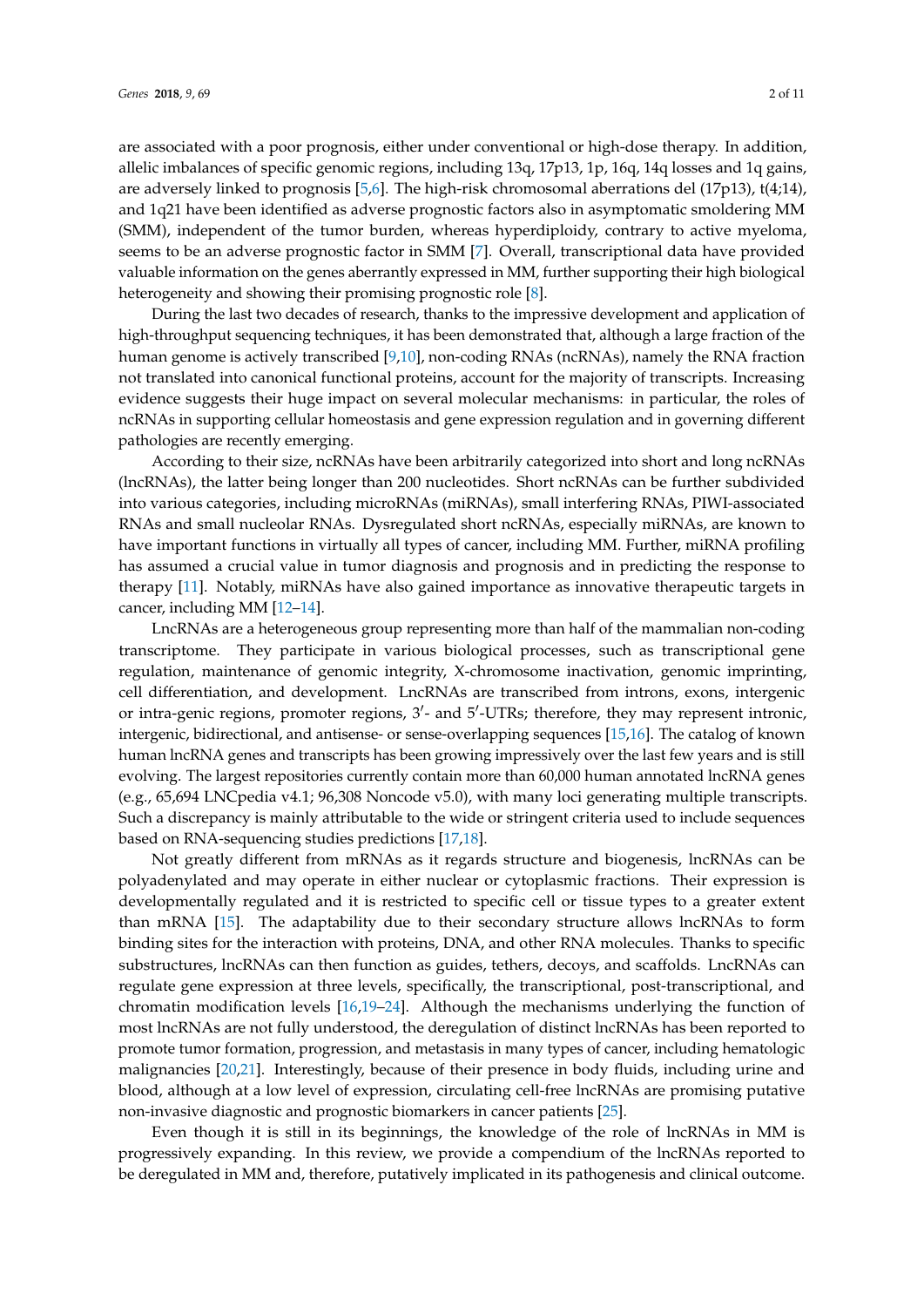#### **2. LncRNAs in Multiple Myeloma**

#### *2.1. MALAT1*

The expression of *MALAT1* (metastasis-associated lung adenocarcinoma transcript 1), a putative oncogenic lncRNA transcribed from chromosome 11q13 and overexpressed in several solid tumors [\[26](#page-8-12)[,27\]](#page-8-13), was firstly investigated by Cho et al. [\[28\]](#page-8-14) in BM mononuclear cells from MM patients with different disease status at diagnosis, showing its significant overexpression compared to normal controls. Moreover, patients who relapsed or had disease progression showed a significant increased expression of *MALAT1*. These findings were further supported by Ronchetti et al. investigating, by expression microarray, a large cohort of patients encompassing all the major different forms of PC dyscrasias: notably, an association was found between *MALAT1* upregulation and molecular pathways involved in cell cycle regulation, p53-mediated DNA damage response, and mRNA maturation processes [\[29\]](#page-8-15). More recently, other groups found high expression levels of *MALAT1* in BM mononuclear cells from untreated MM patients with different disease status, as well as in MM cell lines, along with a significant reduction of its expression in complete remission patients [\[30–](#page-8-16)[32\]](#page-9-0). In the study from Gao et al. [\[30\]](#page-8-16), the expression trend of *MALAT1* strictly resembled that of the DNA-binding protein high mobility group box 1 (HMGB1), which acts as a mediator of autophagy in the cytoplasm. HMGB1 was previously found overexpressed in MM and shown to sustain the survival and proliferation of myeloma cells [\[33\]](#page-9-1). *MALAT1* knockdown in MM cell lines and in a mouse model [\[30\]](#page-8-16) reduced HMGB1 expression levels as well as the expression of Beclin-1 and LC3B, both related to autophagy. The direct binding between *MALAT-1* and HMGB1 might be partially responsible for an increased ubiquitination and degradation of the protein. *MALAT1* knockdown promoted also a significant reduction of viability and an increase of apoptosis in MM cells, whereas the combined *HMGB1* overexpression was able to abolish all the mentioned effects. These findings suggest that *MALAT1* favors autophagy in MM by upregulating *HMGB1* expression, thus supporting its role in the suppression of apoptosis and the promotion of tumor cell survival. The induction of apoptosis in *MALAT1*-silenced cells might involve a down-regulation of cyclin D1 and cyclin E, the activation of caspase-3 and caspase-9, the increased level of the pro-apoptotic protein BAX, and the decreased level of the anti-apoptotic protein BCL-2 [\[31\]](#page-8-17). Worth noting is also that *MALAT1* has been recently linked with the extramedullary dissemination of MM, often developing after several chemotherapeutic interventions and associated with a worse prognosis: not only a substantially greater expression of *MALAT1* was found in extramedullary MM, but even higher expression levels were shown in extramedullary PCs matched with the intramedullary ones from the same patients [\[32\]](#page-9-0). These findings extend previous data [\[29\]](#page-8-15), thus suggesting a role for *MALAT1* in extramedullary dissemination. This hypothesis was further supported by the correlation of higher *MALAT1* expression with worse overall and progression-free survival (OS and PFS); in particular, *MALAT1* expression showed an independent influence on PFS, suggesting a possible role in drug resistance [\[32\]](#page-9-0). Furthermore, the positive correlation between the expression levels of *MALAT1* and heat shock protein 90 s (known to be induced in response to diverse cellular stress), together with the in vitro demonstration of *MALAT1* upregulation after treatment with proteasome inhibitors and doxorubicin, suggested that *MALAT1* overexpression might depend on, or at least be related to, the chemotherapeutic stress response [\[32\]](#page-9-0).

Finally, *MALAT1* was recently shown to be overexpressed in mesenchymal stromal cells (MSCs) from MM patients, which led to the transcriptional activation of the neighboring antisense protein-coding gene *LTBP3* (latent TGF-β-binding protein) [\[34\]](#page-9-2). *LTBP3* is acknowledged as a positive regulator of the activity of TGF-β, which may get involved in the inhibition of terminal osteoblastogenesis in MM [\[35\]](#page-9-3). Actually, it was demonstrated that MALAT1 recruits the transcription factor SP1 on the *LTBP3* promoter, thus contributing to the increase of *LTBP3* expression. Conversely, a significant reduction of *LTBP3* transcription followed *MALAT1* knockdown [\[34\]](#page-9-2).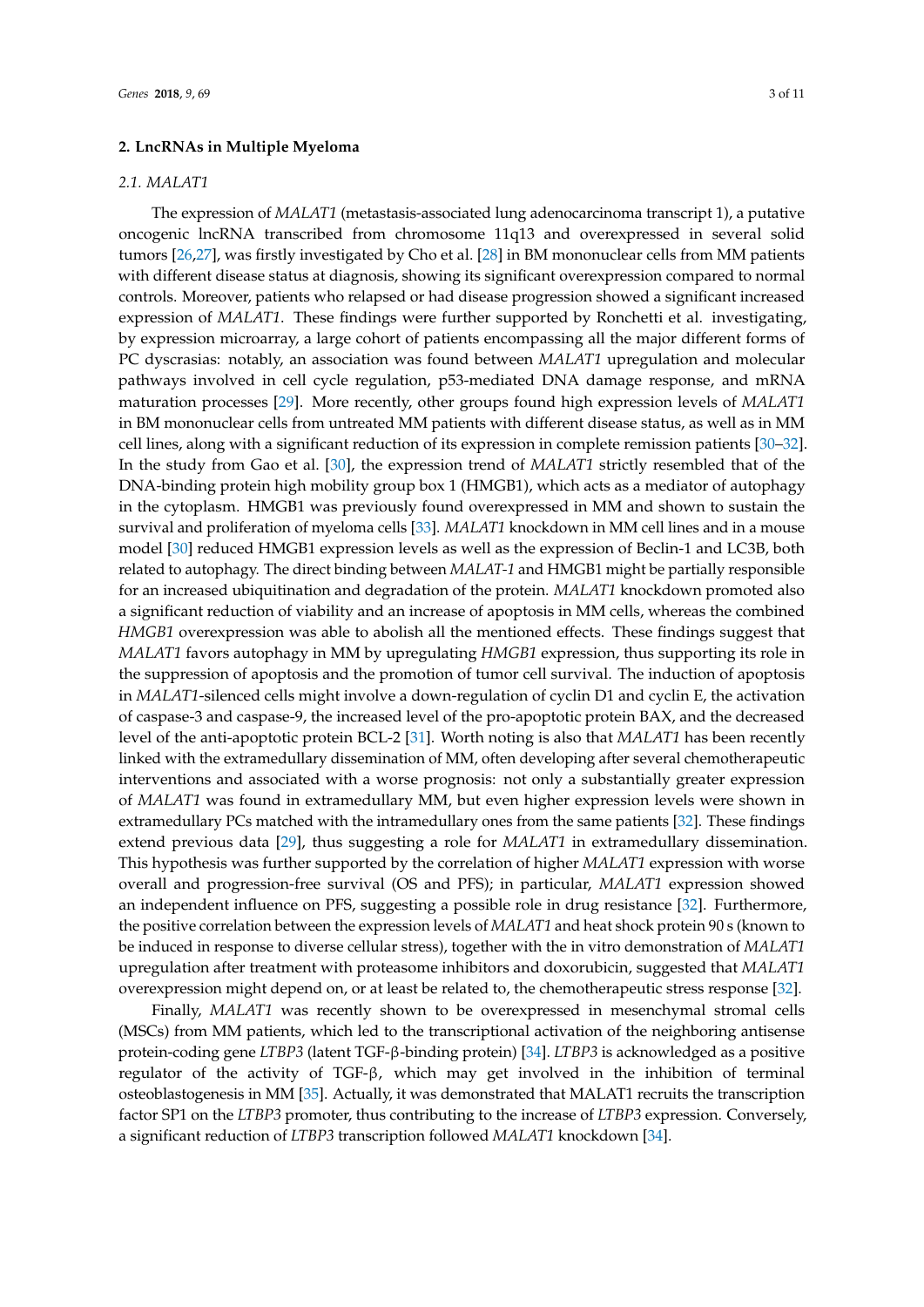#### *2.2. MEG3*

*MEG3* (maternally expressed gene 3) lncRNA, located at 14q32.2, is thought to act as a tumor suppressor through both p53-dependent and p53-independent mechanisms and to be controlled epigenetically at the expression level [\[36,](#page-9-4)[37\]](#page-9-5). Studying the expression of *MEG3* in MM, Benetatos et al. observed hypermethylation of the differentially methylated region (DMR) of the *MEG3* promoter in about 60% of patients, which correlated with both disease stage and subtype [\[38\]](#page-9-6). Two-third of the patients with IgG MM and all of those with IgM exhibited the epigenetic alteration, whereas none of the patients with IgA had hypermethylated DMR. These findings led to suggest a possible involvement of *MEG3* lncRNA promoter hypermethylation and, consequently, of its reduced expression in MM tumorigenesis. Of interest, MSCs from MM patients (MM-MSCs) expressed *MEG3* to a lesser degree than those from normal donors (ND-MSCs) throughout osteogenic differentiation [\[39\]](#page-9-7). Moreover, the overexpression of *MEG3* was able to stimulate MM-MSCs to differentiate, while *MEG3* knockdown had a negative effect on the osteogenesis of ND-MSCs. On the basis of experimental investigations, *MEG3* promoted osteogenesis by targeting the transcription of *BMP4* (bone morphogenetic protein 4), a gene member of the *TGF* family. Both *MEG3* and *BMP4* map to chromosome 14, albeit with divergent transcription orientation. *MEG3* is supposed to interact directly with the transcription factor SOX2, triggering its separation from the *BMP4* promoter and then determining an increase of *BMP4* expression [\[39\]](#page-9-7).

#### *2.3. CRNDE*

*CRNDE* (colorectal neoplasia differentially expressed), a lncRNA mapped at 16q12.2, was firstly recognized as upregulated in colorectal cancer [\[40\]](#page-9-8). Subsequently, the elevated expression of this lncRNA was found in the early stages of human development, in several solid tumors, as well as in leukemias and MM [\[41\]](#page-9-9). In their recent study, Meng et al. [\[42\]](#page-9-10) found increased expression of *CRNDE* in MM cell lines and patients, associated with poor OS. *CRNDE* knockdown in U266 and RPMI-8226 cell lines inhibited proliferation and colony formation and led to increased apoptosis and cell cycle arrest in G0/G1 phase. The knockdown of *CRNDE* in U266 cells was associated with a considerable increment of miR-451 expression, otherwise downregulated in MM patients compared with normal controls. By means of bioinformatics analysis and dual-luciferase reporter assay, a putative complementary interaction between miR-451 and the 3'-UTR of *CRNDE* was shown. Furthermore, Meng et al. found a negative correlation of *CRNDE* with miR-451 in MM patients, suggesting that *CRNDE* might act in MM pathogenesis by negatively targeting miR-451. This hypothesis was reinforced by the observation that miR-451 inhibition was able to rescue the above described effects of *CRNDE* knockdown in U266 cell line, thus restoring the tumorigenesis of the cells [\[42\]](#page-9-10).

#### *2.4. UCA1*

A possible prognostic impact of the expression level of lncRNA *UCA1* (urothelial cancer associated 1) in MM was recently postulated by Sedlarikova et al. [\[43\]](#page-9-11) in a study analyzing the expression of 83 candidate lncRNAs in BM PCs of newly diagnosed MM patients compared to normal BM PCs of healthy donors (HD). Specifically, of the 27 lncRNAs identified as differentially expressed in MM patients, *UCA1* resulted significantly downregulated in MM samples compared to HD, also showing a negative and a positive correlation with albumin and monoclonal-Ig serum levels, respectively. Moreover, in MM patients higher levels of *UCA1* correlated with poorer OS and the occurrence of 1q21 gain or t(4;14) translocation, known unfavorable prognostic features of MM.

*UCA1*, mapped at 19p13.12, was firstly identified as greatly expressed in bladder transitional cell carcinoma [\[44\]](#page-9-12). A link between *UCA1* and the transcription factor CREB (cAMP response element-binding protein) was found in bladder cancer cells [\[45\]](#page-9-13) indicating that *UCA1* might influence cell cycle regulation by activating CREB via PI3K–AKT pathway.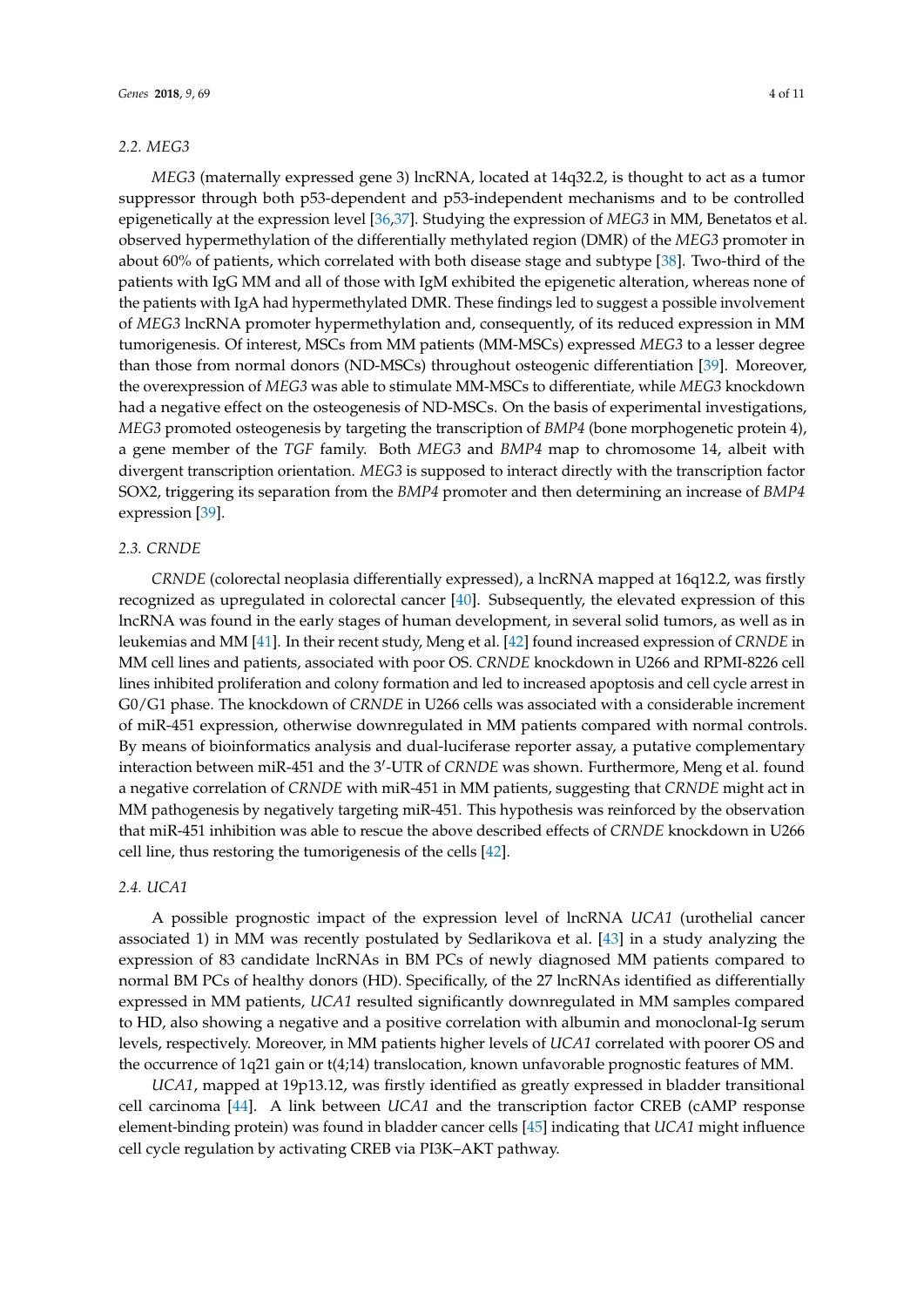#### *2.5. OIP5-AS1*

Yang et al. discovered an inverse correlation between the high levels of miR-410 expression in newly diagnosed MM and lncRNA *OIP5-AS1* (*OIP5* antisense RNA 1), mapped on chromosome 15q15.1 [\[46\]](#page-9-14). Experimental evidences indicated that *OIP5-AS1* was able to inversely modulate the expression of miR-410 and its pro-oncogenic effects on cell proliferation, cell cycle progression, and apoptosis in NCI-H929 and RPMI-8226 cell lines. On the basis of the identification of *KLF10* (Kruppel Like Factor 10), involved in PTEN–AKT signaling activation, as a direct downstream target of miR-410 in MM, it was further demonstrated the contribution of *OIP5-AS1* in the KLF10–PTEN–AKT signaling pathway in MM cells, very likely through a negative regulation of miR-410. Overall, the loss of lncRNA *OIP5-AS1* induced miR-410 accumulation in MM cells leading to cell proliferation, cell cycle progression, and apoptosis inhibition via the KLF10–PTEN–AKT signaling axis.

#### **3. lncRNA Expression Profiles in MM**

Studies investigating the global lncRNA expression in MM are still limited and based on microarray data. In particular, there are two different studies concerning the same publicly available microarray datasets including a large group of 559 MM patients, profiled onto GeneChip® 3'-in vitro transcription arrays querying the poly-A+ fraction of transcripts [\[47,](#page-9-15)[48\]](#page-9-16). In the first investigation, Zhou et al. [\[47\]](#page-9-15) examined a list of 2330 lncRNA by re-annotating such datasets and identified a four-lncRNA prognostic signature able to predict survival in MM patients. In particular, two lncRNAs, *RP1-43E13.2* and *RP4-803J11.2*, are located on chromosome 1p and 1q, respectively, frequently lost or gained in MM and related with poor prognosis [\[6](#page-7-4)[,49–](#page-9-17)[51\]](#page-10-0). The second study, based on custom lncRNA-oriented annotation files of the same datasets, identified 176 lncRNAs able to clusterize patients into two groups with significant differences in terms of OS [\[48\]](#page-9-16) and predict the patient's prognosis independently from β2-microglobulin, albumin, and LDH serum levels.

Ronchetti et al. [\[29\]](#page-8-15), by employing new-generation whole-transcript arrays, analyzed the global lncRNA expression profiles in a group of 259 patients, representative of all the main forms of PC dyscrasias, which included MGUS, asymptomatic SMM, truly overt and symptomatic MM, extra-medullary MM/PCL patients, together with nine HD. Among the 1852 lncRNAs queried by unique probes on the array, 230 were capable to discriminate normal and pathological samples and the different forms of PC dyscrasias. A group of 31 lncRNAs, including *MALAT1*, was specifically dysregulated in pathological specimens in comparison to normal BM PCs. In addition, the expression of 21 lncRNAs showed a progressive deregulation linked to the aggressiveness of the disease (Figure [1\)](#page-5-0). In particular, *lnc-SENP5-4*, *lnc-CPSF2-2*, and *lnc-LRRC47-1* displayed a significantly different expression when a group of 19 MMs at diagnosis was matched with the corresponding relapse–PCL phases. Interestingly, the downregulation of *lnc-LRRC47-1* from normal PCs to MGUS and symptomatic myeloma was reported also by others [\[52\]](#page-10-1). The panel of 21 lncRNA included *GAS5* (growth arrest-specific 5)*,* mapped at 1q25, a tumor suppressor-like associated with cell cycle arrest and apoptosis [\[53–](#page-10-2)[57\]](#page-10-3). Interestingly, *GAS5* was also significantly upregulated in MMs showing 1q gain, together with other six specific lncRNAs. Patients with del13 had a significant downregulation of *DLEU2* (deleted in leukemia 2), mapping at 13q14.3 and hosting the cell cycle inhibitory miRNAs 15a and 16-1 [\[58\]](#page-10-4). A significant correlation of *DLEU2* with miR-15a and miR-16-1 expression was shown. These findings support a gene-dose effect as a probable mechanism conditioning lncRNAs deregulation.

Finally, Ronchetti et al. expanded their investigation on the function of lncRNA dysregulation in PC dyscrasias by analyzing the association miRNA–lncRNA in MM, PCL, and normal PCs samples. The identification of lncRNA–miRNA pairs (*lnc-MCL1-2* and mir-17 gene family; *lnc-AGBL1-4* and mir-185-5p; *lnc-DLEU2* and miR-3175; *LINC00173* and miR-221) with a possible important interplay for MM biology, suggested an influence of miRNA–lncRNA communication on MM pathology [\[59\]](#page-10-5).

A selection of lncRNAs deregulated in MM with potential relevance in the pathology is reported in Table [1.](#page-6-0)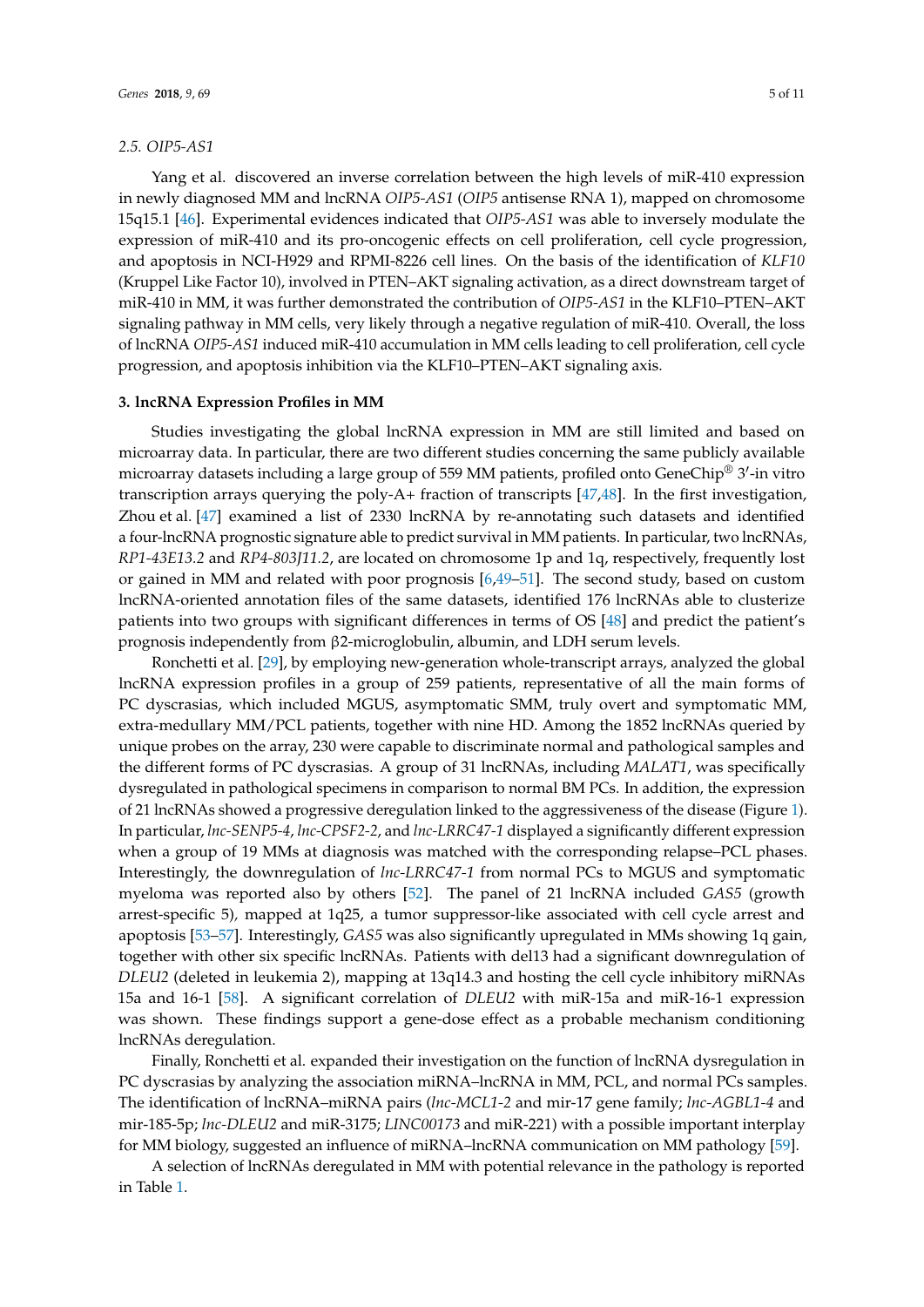

<span id="page-5-0"></span>Figure 1. Oncogenic events, such as the main chromosomal aberrations and gene mutations, through the different stages of plasma cell (PC) dyscrasias are represented. The relative expression level (scaled to common y-axis range on the upper and lower values) of the long ncRNAs (lncRNAs) deregulated through the progressive stages of PC dyscrasias is shown [\[26\]](#page-8-18). Abbreviations: NPC = normal plasma cell; MGUS = monoclonal gammopathy of undetermined significance; sMM = smoldering = smoldering multiple myeloma; MM = multiple myeloma; PCL = plasma cell leukemia. multiple myeloma; MM = multiple myeloma; PCL = plasma cell leukemia.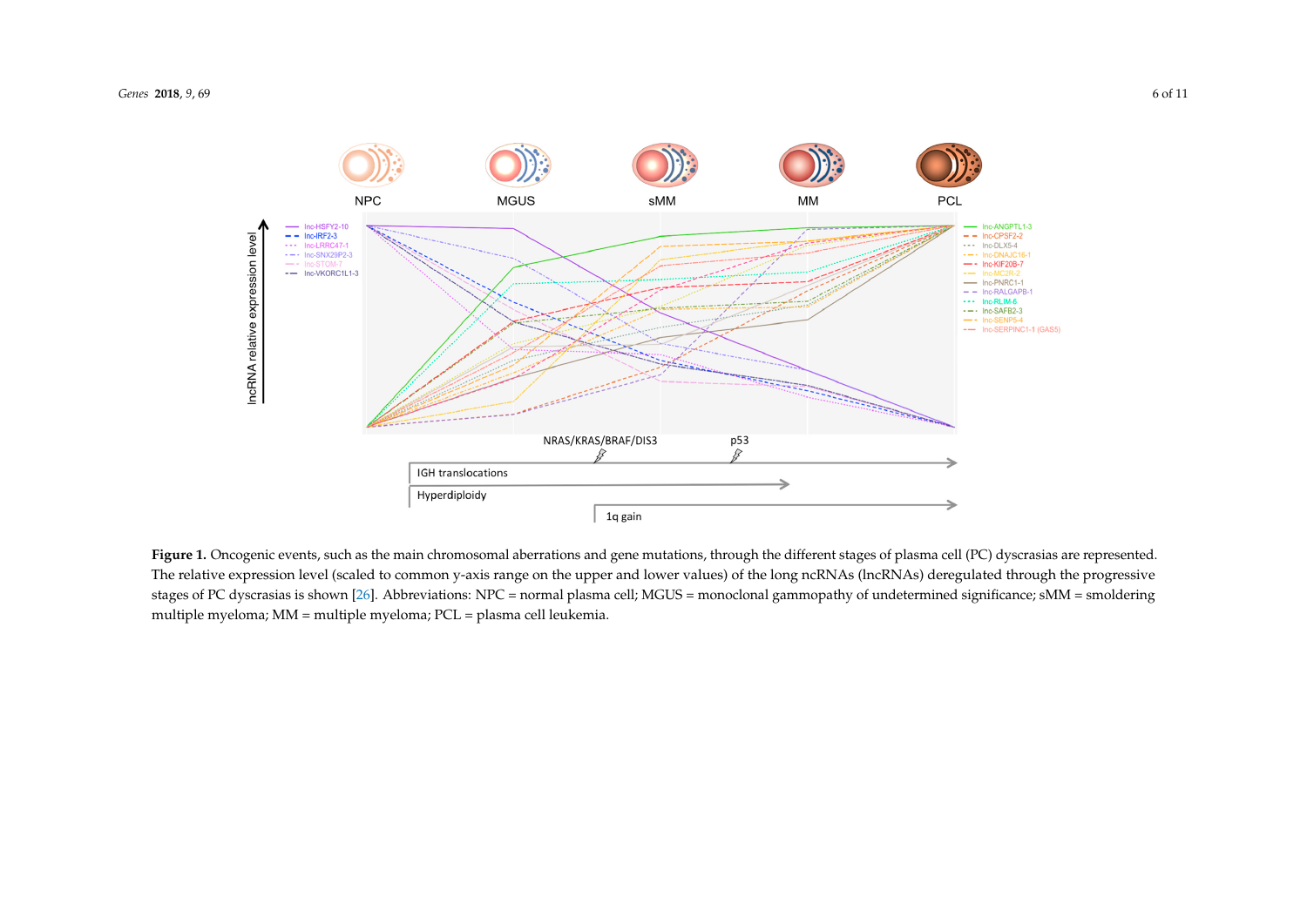| lncRNA(s)/Alias                        | Loc          | Func <sup>a</sup> | <b>Molecular Mechanism</b>                                                                                                  | $Ref(s)$ .         | <b>Tissue</b>                                                             | Pts $(n)$ <sup>b</sup>                                       | Method(s)                                     |
|----------------------------------------|--------------|-------------------|-----------------------------------------------------------------------------------------------------------------------------|--------------------|---------------------------------------------------------------------------|--------------------------------------------------------------|-----------------------------------------------|
| DLEU2                                  | 13q14.3      | TS                | Host of miR-15a/16-1 cluster<br>targeting BCL2.                                                                             | $[29]$<br>$[58]$   | bone marrow (BM) plasma-cells (PCs)<br>chronic lymphocytic leukemia (CLL) | $259 + 9$ healthy donors<br>7 CLL (and 1 CLL cell line)      | Gene expression profiling<br>RT-PCR           |
| GAS5                                   | 1q25.1       | TS                | Required for the inhibitory<br>effects of mTOR antagonists.<br>Regulated by mTOR pathway.                                   | $[29]$             | <b>BM PCs</b>                                                             | $259 + 9$ healthy donors                                     | Gene expression profiling                     |
|                                        |              |                   |                                                                                                                             | $[53]$             | embryo and adult mouse tissues;<br>Friend leukemia cells                  | N/A                                                          | Northern blot analysis; in situ hybridization |
|                                        |              |                   |                                                                                                                             | $[57]$             | paired tumor and adjacent normal<br>breast epithelial tssues              | 21 (and several mammalian cell lines)                        | Semiquantitative and qRT-PCR                  |
|                                        |              |                   |                                                                                                                             | $[54]$             | lymphocytes from diffuse large<br>B-cell lymphoma                         | 1                                                            | RT-PCR                                        |
|                                        |              |                   |                                                                                                                             | [55]               | renal cell carcinoma (RCC)                                                | 12 (and 1 RCC cell line + 1<br>nonmalignant renal cell line) | qRT-PCR                                       |
|                                        |              |                   |                                                                                                                             | $[56]$             | paired non-small cell lung cancer and<br>adjacent normal lung tissue      | 72                                                           | qRT-PCR                                       |
| MALAT1                                 | 11q13        | $\circ$           | SP1 recruitment to the promoter<br>of LTBP3 gene regulating the<br>bioavailability of TGF-β.                                | $\lceil 26 \rceil$ | Hela cells                                                                | N/A                                                          | qRT-PCR                                       |
|                                        |              |                   |                                                                                                                             | $[27]$             | HepG2 and HeLa cell lines<br>BM mononuclear cells from                    | N/A                                                          | RT-PCR, immunofluorescence                    |
|                                        |              |                   |                                                                                                                             | $[28]$             | MM patients                                                               | $124 + 20$ healthy donors                                    | qRT-PCR                                       |
|                                        |              |                   |                                                                                                                             | $[29]$             | <b>BMPCs</b>                                                              | $259 + 9$ healthy donors                                     | Gene expression profiling                     |
|                                        |              |                   |                                                                                                                             | $[30]$             | BM mononuclear cells from<br>MM patients                                  | $60 + 10$ healthy donors (and 2 MM<br>cell lines)            | qRT-PCR                                       |
|                                        |              |                   |                                                                                                                             | $[31]$             | MM cell lines                                                             | not applicable                                               | RT-PCR                                        |
|                                        |              |                   |                                                                                                                             | $[32]$             | BM and extramedullary PCs                                                 | 162 (and 5 MM cell lines)                                    | RT-PCR                                        |
|                                        |              |                   |                                                                                                                             | $[34]$             | BM mesenchymal stromal cells from<br>MM patients                          | $25 + 5$ healthy donors                                      | qRT-PCR                                       |
| MEG3                                   | 14q32.2      | TS                | Interaction with p53.<br>Regulation of P53 gene<br>expression. Enhancement of the<br>expression of BMP4 gene in<br>MM-MSCs. | $[36]$             | Human colon carcinoma and<br>osteosarcoma cell lines                      | N/A                                                          | RT PCR                                        |
|                                        |              |                   |                                                                                                                             | $[38]$             | BM and peripheral blood from<br>MM patients                               | $21 + 10$ healthy donors                                     | Methylation-specific PCR                      |
|                                        |              |                   |                                                                                                                             | $[39]$             | BM mesenchymal stromal cells from<br>MM patients                          | $6 + 3$ healthy donors                                       | qRT-PCR                                       |
| <b>CRNDE</b>                           | 16q12.2      | $\circ$           | Negative targeting of miR-451.                                                                                              | $[42]$             | <b>BM PCs</b>                                                             | 77 + 19 healthy donors (and 5 MM<br>cell lines)              | qRT-PCR                                       |
| UCA1                                   | 19p13.12     | $\circ$           | Cell cycle regulation by<br>activation of CREB via<br>PI3K-AKT pathway.                                                     | $[43]$             | <b>BM PCs</b>                                                             | 84 + 22 healthy donors                                       | qRT-PCR                                       |
|                                        |              |                   |                                                                                                                             | $[45]$             | Human bladder cancer cell                                                 |                                                              | Gene expression profiling                     |
|                                        |              |                   |                                                                                                                             |                    | line BLZ-211                                                              |                                                              |                                               |
| OIP5-AS1                               | 15q51.1      | $\circ$           | Molecular sponge modulating<br>miR-410.                                                                                     | $[46]$             | <b>BM PCs</b>                                                             | 97 + 14 healthy donors (and 3 MM<br>cell lines)              | qRT-PCR                                       |
| Inc-SENP5-4/NCBP2-AS2                  | 3q29         |                   |                                                                                                                             |                    |                                                                           |                                                              |                                               |
| lnc-CPSF2-2                            | 14q32        |                   |                                                                                                                             |                    |                                                                           |                                                              |                                               |
| lnc-LRRC47-1/TP73-AS1<br>lnc-ANGPTL1-3 | 1p36<br>1q25 | U                 | Not described.                                                                                                              | $[29]$             | <b>BM PCs</b>                                                             | $259 + 9$ healthy donors                                     | Gene expression profiling                     |
| lnc-WHSC2-2                            | 4p16.3       |                   |                                                                                                                             |                    |                                                                           |                                                              |                                               |

## **Table 1.** Overview of selected lncRNAs with a putative pathogenetic role in multiple myeloma (MM).

<span id="page-6-0"></span>Abbreviations: <sup>a</sup> U = Uncharacterized; O = Oncogene; TS = Tumor Suppressor; <sup>b</sup> Pts (n) = Patients (number). N/A: not applicable. BM = bone marrow; MSCs = mesenchymal stromal cells.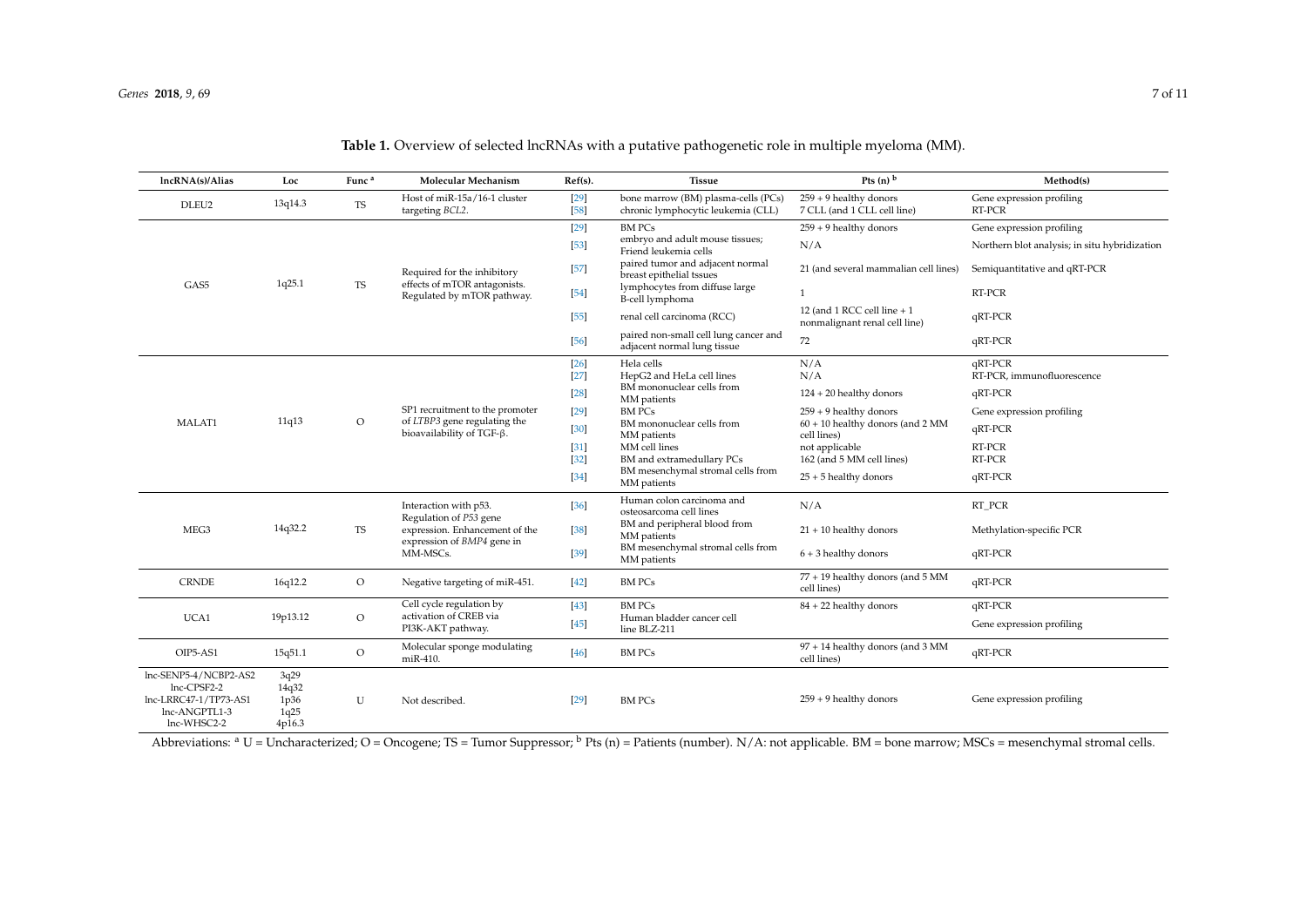#### **4. Conclusions**

LncRNAs are a large and composite family of transcripts that do not encode proteins, with an emergent crucial role in a variety of processes accompanying the biology of normal and cancer cells. Their tissue-specific expression and their easy detectability in body fluids confer them strong potential as biomarkers in the diagnosis and prognosis of many cancer types. The investigation of lncRNAs in MM is still limited, and more extensive profiling studies based on novel approaches, such as RNA sequencing, are needed. In addition, among the dysregulated lncRNAs in MM identified so far, only a few of them have been, at least in part, characterized. However, the available data suggest central roles for lncRNAs in different stages of PC dyscrasias and prompt to explore their relevance as prognostic biomarkers. Furthermore, the targeting of specific lncRNAs in MM have been scarcely investigated until now, hence, a more thorough understanding of their functions and mechanisms in the disease biology is certainly necessary. Improving the knowledge of the types and roles of different lncRNAs in MM will clearly represent a significant step forward in the current comprehension of its pathobiology. Indeed, it would provide valuable information about key cancer-promoting pathways in MM and be useful for a better diagnostic and prognostic assessment. Furthermore, lncRNA may represent excellent candidates for new anticancer approaches, mostly because of their cancerand tissue-specific expression that could confer major advantages over other therapeutic options. Their better understanding in MM, may provide an important contribution for the development of novel lncRNA-based therapies for the disease.

**Acknowledgments:** This work was financially supported by grants from Associazione Italiana Ricerca sul Cancro (AIRC) to Antonino Neri (IG16722, IG10136 and the "Special Program Molecular Clinical Oncology-5 per mille" n. 9980, 2010/15).

**Author Contributions:** L.N., D.R., L.A., E.T., C.V. and A.N. contributed to the final draft and approved the final version of the manuscript.

**Conflicts of Interest:** The authors declare no conflict of interest.

#### **References**

- <span id="page-7-0"></span>1. Kuehl, W.M.; Bergsagel, P.L. Multiple myeloma: Evolving genetic events and host interactions. *Nat. Rev. Cancer* **2002**, *2*, 175–187. [\[CrossRef\]](http://dx.doi.org/10.1038/nrc746) [\[PubMed\]](http://www.ncbi.nlm.nih.gov/pubmed/11990854)
- 2. Kyle, R.A.; Rajkumar, S.V. Monoclonal gammopathies of undetermined significance: A review. *Immunol. Rev.* **2003**, *194*, 112–139. [\[CrossRef\]](http://dx.doi.org/10.1034/j.1600-065X.2003.00056.x) [\[PubMed\]](http://www.ncbi.nlm.nih.gov/pubmed/12846812)
- <span id="page-7-1"></span>3. Palumbo, A.; Anderson, K. Multiple myeloma. *N. Engl. J. Med.* **2011**, *364*, 1046–1060. [\[CrossRef\]](http://dx.doi.org/10.1056/NEJMra1011442) [\[PubMed\]](http://www.ncbi.nlm.nih.gov/pubmed/21410373)
- <span id="page-7-2"></span>4. Munshi, N.C.; Anderson, K.C. New strategies in the treatment of multiple myeloma. *Clin. Cancer Res.* **2013**, *19*, 3337–3344. [\[CrossRef\]](http://dx.doi.org/10.1158/1078-0432.CCR-12-1881) [\[PubMed\]](http://www.ncbi.nlm.nih.gov/pubmed/23515406)
- <span id="page-7-3"></span>5. Morgan, G.J.; Walker, B.A.; Davies, F.E. The genetic architecture of multiple myeloma. *Nat. Rev. Cancer* **2012**, *12*, 335–348. [\[CrossRef\]](http://dx.doi.org/10.1038/nrc3257) [\[PubMed\]](http://www.ncbi.nlm.nih.gov/pubmed/22495321)
- <span id="page-7-4"></span>6. Pawlyn, C.; Morgan, G.J. Evolutionary biology of high-risk multiple myeloma. *Nat. Rev. Cancer* **2017**, *17*, 543–556. [\[CrossRef\]](http://dx.doi.org/10.1038/nrc.2017.63) [\[PubMed\]](http://www.ncbi.nlm.nih.gov/pubmed/28835722)
- <span id="page-7-5"></span>7. Neben, K.; Jauch, A.; Hielscher, T.; Hillengass, J.; Lehners, N.; Seckinger, A.; Granzow, M.; Raab, M.S.; Ho, A.D.; Goldschmidt, H.; et al. Progression in smoldering myeloma is independently determined by the chromosomal abnormalities del(17p), t(4;14), gain 1q, hyperdiploidy, and tumor load. *J. Clin. Oncol.* **2013**, *31*, 4325–4332. [\[CrossRef\]](http://dx.doi.org/10.1200/JCO.2012.48.4923) [\[PubMed\]](http://www.ncbi.nlm.nih.gov/pubmed/24145347)
- <span id="page-7-6"></span>8. Zhan, F.; Huang, Y.; Colla, S.; Stewart, J.P.; Hanamura, I.; Gupta, S.; Epstein, J.; Yaccoby, S.; Sawyer, J.; Burington, B.; et al. The molecular classification of multiple myeloma. *Blood* **2006**, *108*, 2020–2028. [\[CrossRef\]](http://dx.doi.org/10.1182/blood-2005-11-013458) [\[PubMed\]](http://www.ncbi.nlm.nih.gov/pubmed/16728703)
- <span id="page-7-7"></span>9. Birney, E.; Stamatoyannopoulos, J.A.; Dutta, A.; Guigo, R.; Gingeras, T.R.; Margulies, E.H.; Weng, Z.; Snyder, M.; Dermitzakis, E.T.; Thurman, R.E.; et al. Identification and analysis of functional elements in 1% of the human genome by the ENCODE pilot project. *Nature* **2007**, *447*, 799–816. [\[CrossRef\]](http://dx.doi.org/10.1038/nature05874) [\[PubMed\]](http://www.ncbi.nlm.nih.gov/pubmed/17571346)
- <span id="page-7-8"></span>10. Djebali, S.; Davis, C.A.; Merkel, A.; Dobin, A.; Lassmann, T.; Mortazavi, A.; Tanzer, A.; Lagarde, J.; Lin, W.; Schlesinger, F.; et al. Landscape of transcription in human cells. *Nature* **2012**, *489*, 101–108. [\[CrossRef\]](http://dx.doi.org/10.1038/nature11233) [\[PubMed\]](http://www.ncbi.nlm.nih.gov/pubmed/22955620)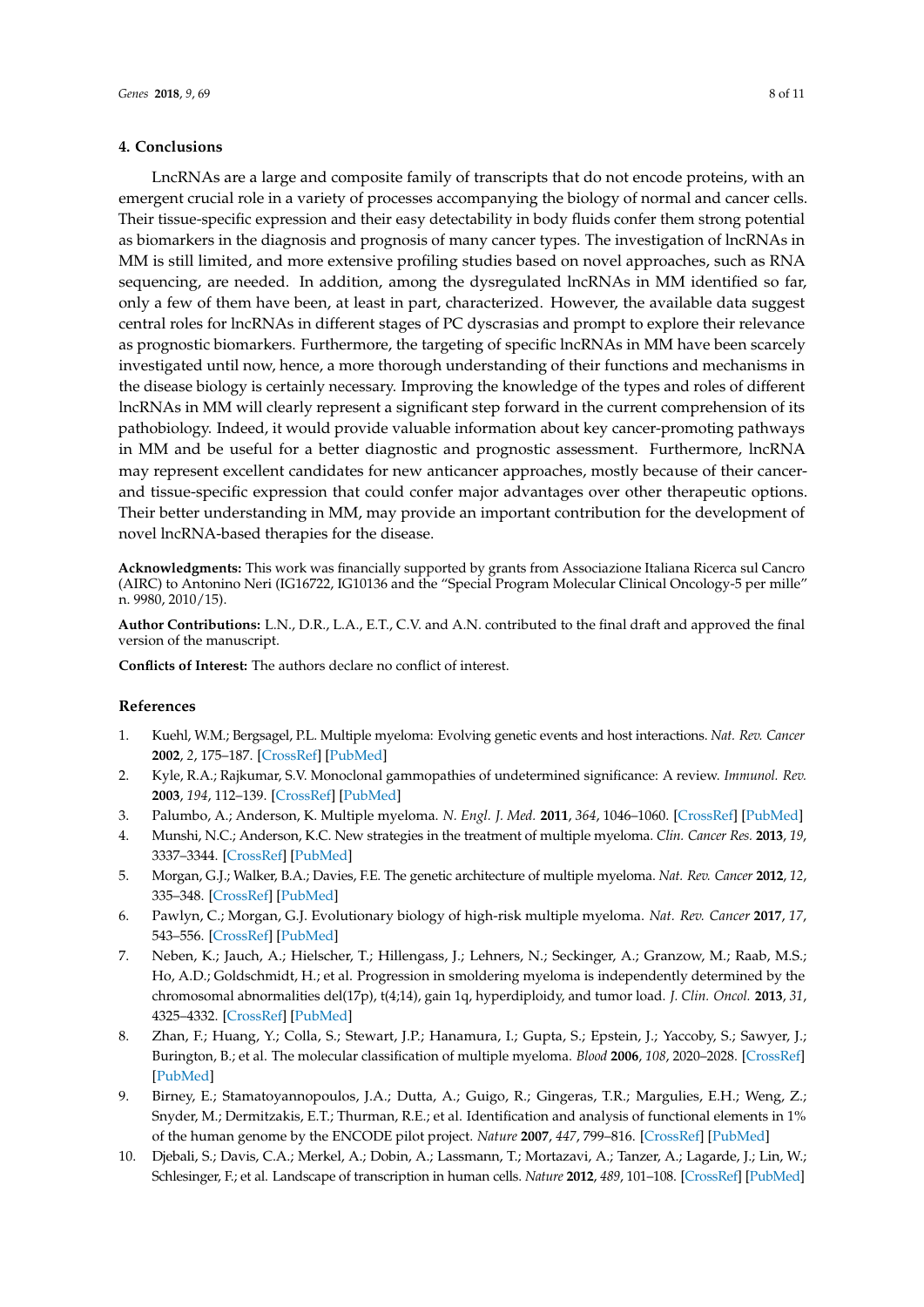- <span id="page-8-0"></span>11. Kong, Y.W.; Ferland-McCollough, D.; Jackson, T.J.; Bushell, M. microRNAs in cancer management. *Lancet Oncol.* **2012**, *13*, e249–e258. [\[CrossRef\]](http://dx.doi.org/10.1016/S1470-2045(12)70073-6)
- <span id="page-8-1"></span>12. Berindan-Neagoe, I.; Monroig Pdel, C.; Pasculli, B.; Calin, G.A. MicroRNAome genome: A treasure for cancer diagnosis and therapy. *CA Cancer J. Clin.* **2014**, *64*, 311–336. [\[CrossRef\]](http://dx.doi.org/10.3322/caac.21244) [\[PubMed\]](http://www.ncbi.nlm.nih.gov/pubmed/25104502)
- 13. Garzon, R.; Marcucci, G.; Croce, C.M. Targeting microRNAs in cancer: Rationale, strategies and challenges. *Nat. Rev. Drug Discov.* **2010**, *9*, 775–789. [\[CrossRef\]](http://dx.doi.org/10.1038/nrd3179) [\[PubMed\]](http://www.ncbi.nlm.nih.gov/pubmed/20885409)
- <span id="page-8-2"></span>14. Amodio, N.; Di Martino, M.T.; Neri, A.; Tagliaferri, P.; Tassone, P. Non-coding RNA: A novel opportunity for the personalized treatment of multiple myeloma. *Expert Opin. Biol. Ther.* **2013**, *13* (Suppl. S1), S125–S137. [\[CrossRef\]](http://dx.doi.org/10.1517/14712598.2013.796356) [\[PubMed\]](http://www.ncbi.nlm.nih.gov/pubmed/23692413)
- <span id="page-8-3"></span>15. Cabili, M.N.; Trapnell, C.; Goff, L.; Koziol, M.; Tazon-Vega, B.; Regev, A.; Rinn, J.L. Integrative annotation of human large intergenic noncoding RNAs reveals global properties and specific subclasses. *Genes Dev.* **2011**, *25*, 1915–1927. [\[CrossRef\]](http://dx.doi.org/10.1101/gad.17446611) [\[PubMed\]](http://www.ncbi.nlm.nih.gov/pubmed/21890647)
- <span id="page-8-4"></span>16. Lee, J.T. Epigenetic regulation by long noncoding RNAs. *Science* **2012**, *338*, 1435–1439. [\[CrossRef\]](http://dx.doi.org/10.1126/science.1231776) [\[PubMed\]](http://www.ncbi.nlm.nih.gov/pubmed/23239728)
- <span id="page-8-18"></span><span id="page-8-5"></span>17. Volders, P.J.; Verheggen, K.; Menschaert, G.; Vandepoele, K.; Martens, L.; Vandesompele, J.; Mestdagh, P. An update on LNCipedia: A database for annotated human lncRNA sequences. *Nucleic Acids Res.* **2015**, *43*, D174–D180. [\[CrossRef\]](http://dx.doi.org/10.1093/nar/gku1060) [\[PubMed\]](http://www.ncbi.nlm.nih.gov/pubmed/25378313)
- <span id="page-8-20"></span><span id="page-8-6"></span>18. Fang, S.; Zhang, L.; Guo, J.; Niu, Y.; Wu, Y.; Li, H.; Zhao, L.; Li, X.; Teng, X.; Sun, X.; et al. NONCODEV5: A comprehensive annotation database for long non-coding RNAs. *Nucleic Acids Res.* **2018**, *46*, D308–D314. [\[CrossRef\]](http://dx.doi.org/10.1093/nar/gkx1107) [\[PubMed\]](http://www.ncbi.nlm.nih.gov/pubmed/29140524)
- <span id="page-8-7"></span>19. Wapinski, O.; Chang, H.Y. Long noncoding RNAs and human disease. *Trends Cell Biol.* **2011**, *21*, 354–361. [\[CrossRef\]](http://dx.doi.org/10.1016/j.tcb.2011.04.001) [\[PubMed\]](http://www.ncbi.nlm.nih.gov/pubmed/21550244)
- <span id="page-8-19"></span><span id="page-8-9"></span>20. Hung, T.; Chang, H.Y. Long noncoding RNA in genome regulation: Prospects and mechanisms. *RNA Biol.* **2010**, *7*, 582–585. [\[CrossRef\]](http://dx.doi.org/10.4161/rna.7.5.13216) [\[PubMed\]](http://www.ncbi.nlm.nih.gov/pubmed/20930520)
- <span id="page-8-10"></span>21. Poliseno, L.; Salmena, L.; Zhang, J.; Carver, B.; Haveman, W.J.; Pandolfi, P.P. A coding-independent function of gene and pseudogene mRNAs regulates tumour biology. *Nature* **2010**, *465*, 1033–1038. [\[CrossRef\]](http://dx.doi.org/10.1038/nature09144) [\[PubMed\]](http://www.ncbi.nlm.nih.gov/pubmed/20577206)
- <span id="page-8-21"></span>22. Geisler, S.; Coller, J. RNA in unexpected places: Long non-coding RNA functions in diverse cellular contexts. *Nat. Rev. Mol. Cell Biol.* **2013**, *14*, 699–712. [\[CrossRef\]](http://dx.doi.org/10.1038/nrm3679) [\[PubMed\]](http://www.ncbi.nlm.nih.gov/pubmed/24105322)
- <span id="page-8-22"></span>23. Wang, K.C.; Chang, H.Y. Molecular mechanisms of long noncoding RNAs. *Mol. Cell* **2011**, *43*, 904–914. [\[CrossRef\]](http://dx.doi.org/10.1016/j.molcel.2011.08.018) [\[PubMed\]](http://www.ncbi.nlm.nih.gov/pubmed/21925379)
- <span id="page-8-8"></span>24. Mercer, T.R.; Mattick, J.S. Structure and function of long noncoding RNAs in epigenetic regulation. *Nat. Struct. Mol. Biol.* **2013**, *20*, 300–307. [\[CrossRef\]](http://dx.doi.org/10.1038/nsmb.2480) [\[PubMed\]](http://www.ncbi.nlm.nih.gov/pubmed/23463315)
- <span id="page-8-11"></span>25. Silva, A.; Bullock, M.; Calin, G. The Clinical Relevance of Long Non-Coding RNAs in Cancer. *Cancers* **2015**, *7*, 2169–2182. [\[CrossRef\]](http://dx.doi.org/10.3390/cancers7040884) [\[PubMed\]](http://www.ncbi.nlm.nih.gov/pubmed/26516918)
- <span id="page-8-12"></span>26. Tripathi, V.; Ellis, J.D.; Shen, Z.; Song, D.Y.; Pan, Q.; Watt, A.T.; Freier, S.M.; Bennett, C.F.; Sharma, A.; Bubulya, P.A.; et al. The nuclear-retained noncoding RNA MALAT1 regulates alternative splicing by modulating SR splicing factor phosphorylation. *Mol. Cell* **2010**, *39*, 925–938. [\[CrossRef\]](http://dx.doi.org/10.1016/j.molcel.2010.08.011) [\[PubMed\]](http://www.ncbi.nlm.nih.gov/pubmed/20797886)
- <span id="page-8-13"></span>27. Yang, F.; Yi, F.; Han, X.; Du, Q.; Liang, Z. MALAT-1 interacts with hnRNP C in cell cycle regulation. *FEBS Lett.* **2013**, *587*, 3175–3181. [\[CrossRef\]](http://dx.doi.org/10.1016/j.febslet.2013.07.048) [\[PubMed\]](http://www.ncbi.nlm.nih.gov/pubmed/23973260)
- <span id="page-8-14"></span>28. Cho, S.F.; Chang, Y.C.; Chang, C.S.; Lin, S.F.; Liu, Y.C.; Hsiao, H.H.; Chang, J.G.; Liu, T.C. MALAT1 long non-coding RNA is overexpressed in multiple myeloma and may serve as a marker to predict disease progression. *BMC Cancer* **2014**, *14*, 809. [\[CrossRef\]](http://dx.doi.org/10.1186/1471-2407-14-809) [\[PubMed\]](http://www.ncbi.nlm.nih.gov/pubmed/25369863)
- <span id="page-8-15"></span>29. Ronchetti, D.; Agnelli, L.; Taiana, E.; Galletti, S.; Manzoni, M.; Todoerti, K.; Musto, P.; Strozzi, F.; Neri, A. Distinct lncRNA transcriptional fingerprints characterize progressive stages of multiple myeloma. *Oncotarget* **2016**, *7*, 14814–14830. [\[CrossRef\]](http://dx.doi.org/10.18632/oncotarget.7442) [\[PubMed\]](http://www.ncbi.nlm.nih.gov/pubmed/26895470)
- <span id="page-8-16"></span>30. Gao, D.; Xiao, Z.; Li, H.P.; Han, D.H.; Zhang, Y.P. LncRNA MALAT-1 Elevates HMGB1 to Promote Autophagy Resulting in Inhibition of Tumor Cell Apoptosis in Multiple Myeloma. *J. Cell. Biochem.* **2017**, *118*, 3341–3348. [\[CrossRef\]](http://dx.doi.org/10.1002/jcb.25987) [\[PubMed\]](http://www.ncbi.nlm.nih.gov/pubmed/28295550)
- <span id="page-8-17"></span>31. Liu, H.; Wang, H.; Wu, B.; Yao, K.; Liao, A.; Miao, M.; Li, Y.; Yang, W. Down-regulation of long noncoding RNA MALAT1 by RNA interference inhibits proliferation and induces apoptosis in multiple myeloma. *Clin. Exp. Pharmacol. Physiol.* **2017**, *44*, 1032–1041. [\[CrossRef\]](http://dx.doi.org/10.1111/1440-1681.12804) [\[PubMed\]](http://www.ncbi.nlm.nih.gov/pubmed/28664617)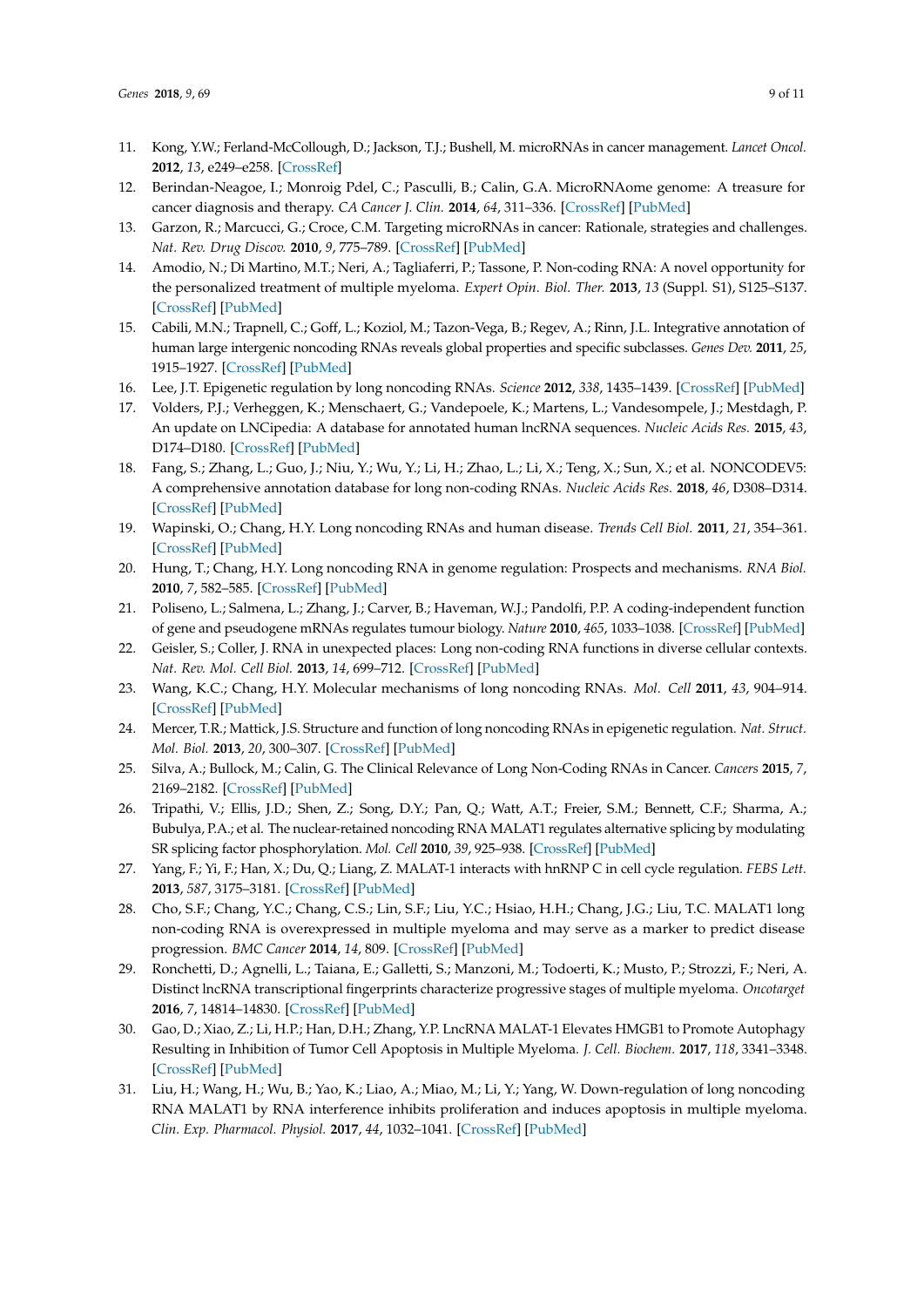- <span id="page-9-22"></span><span id="page-9-21"></span><span id="page-9-20"></span><span id="page-9-19"></span><span id="page-9-18"></span><span id="page-9-0"></span>32. Handa, H.; Kuroda, Y.; Kimura, K.; Masuda, Y.; Hattori, H.; Alkebsi, L.; Matsumoto, M.; Kasamatsu, T.; Kobayashi, N.; Tahara, K.I.; et al. Long non-coding RNA MALAT1 is an inducible stress response gene associated with extramedullary spread and poor prognosis of multiple myeloma. *Br. J. Haematol.* **2017**, *179*, 449–460. [\[CrossRef\]](http://dx.doi.org/10.1111/bjh.14882) [\[PubMed\]](http://www.ncbi.nlm.nih.gov/pubmed/28770558)
- <span id="page-9-1"></span>33. Roy, M.; Liang, L.; Xiao, X.; Peng, Y.; Luo, Y.; Zhou, W.; Zhang, J.; Qiu, L.; Zhang, S.; Liu, F.; et al. Lycorine Downregulates HMGB1 to Inhibit Autophagy and Enhances Bortezomib Activity in Multiple Myeloma. *Theranostics* **2016**, *6*, 2209–2224. [\[CrossRef\]](http://dx.doi.org/10.7150/thno.15584) [\[PubMed\]](http://www.ncbi.nlm.nih.gov/pubmed/27924158)
- <span id="page-9-2"></span>34. Li, B.; Chen, P.; Qu, J.; Shi, L.; Zhuang, W.; Fu, J.; Li, J.; Zhang, X.; Sun, Y.; Zhuang, W. Activation of LTBP3 gene by a long noncoding RNA (lncRNA) MALAT1 transcript in mesenchymal stem cells from multiple myeloma. *J. Biol. Chem.* **2014**, *289*, 29365–29375. [\[CrossRef\]](http://dx.doi.org/10.1074/jbc.M114.572693) [\[PubMed\]](http://www.ncbi.nlm.nih.gov/pubmed/25187517)
- <span id="page-9-24"></span><span id="page-9-23"></span><span id="page-9-3"></span>35. Matsumoto, T.; Abe, M. TGF-beta-related mechanisms of bone destruction in multiple myeloma. *Bone* **2011**, *48*, 129–134. [\[CrossRef\]](http://dx.doi.org/10.1016/j.bone.2010.05.036) [\[PubMed\]](http://www.ncbi.nlm.nih.gov/pubmed/20570621)
- <span id="page-9-4"></span>36. Zhou, Y.; Zhong, Y.; Wang, Y.; Zhang, X.; Batista, D.L.; Gejman, R.; Ansell, P.J.; Zhao, J.; Weng, C.; Klibanski, A. Activation of p53 by MEG3 non-coding RNA. *J. Biol. Chem.* **2007**, *282*, 24731–24742. [\[CrossRef\]](http://dx.doi.org/10.1074/jbc.M702029200) [\[PubMed\]](http://www.ncbi.nlm.nih.gov/pubmed/17569660)
- <span id="page-9-5"></span>37. Haertle, L.; Maierhofer, A.; Bock, J. Hypermethylation of the non-imprinted maternal MEG3 and paternal MEST alleles is highly variable among normal individuals. *PLoS ONE* **2017**, *12*, e0184030. [\[CrossRef\]](http://dx.doi.org/10.1371/journal.pone.0184030) [\[PubMed\]](http://www.ncbi.nlm.nih.gov/pubmed/28854270)
- <span id="page-9-25"></span><span id="page-9-6"></span>38. Benetatos, L.; Dasoula, A.; Hatzimichael, E.; Georgiou, I.; Syrrou, M.; Bourantas, K.L. Promoter hypermethylation of the MEG3 (DLK1/MEG3) imprinted gene in multiple myeloma. *Clin. Lymphoma Myeloma* **2008**, *8*, 171–175. [\[CrossRef\]](http://dx.doi.org/10.3816/CLM.2008.n.021) [\[PubMed\]](http://www.ncbi.nlm.nih.gov/pubmed/18650181)
- <span id="page-9-26"></span><span id="page-9-7"></span>39. Zhuang, W.; Ge, X.; Yang, S.; Huang, M.; Zhuang, W.; Chen, P.; Zhang, X.; Fu, J.; Qu, J.; Li, B. Upregulation of lncRNA MEG3 Promotes Osteogenic Differentiation of Mesenchymal Stem Cells from Multiple Myeloma Patients By Targeting BMP4 Transcription. *Stem Cells* **2015**, *33*, 1985–1997. [\[CrossRef\]](http://dx.doi.org/10.1002/stem.1989) [\[PubMed\]](http://www.ncbi.nlm.nih.gov/pubmed/25753650)
- <span id="page-9-8"></span>40. Graham, L.D.; Pedersen, S.K.; Brown, G.S.; Ho, T.; Kassir, Z.; Moynihan, A.T.; Vizgoft, E.K.; Dunne, R.; Pimlott, L.; Young, G.P.; et al. Colorectal Neoplasia Differentially Expressed (CRNDE), a Novel Gene with Elevated Expression in Colorectal Adenomas and Adenocarcinomas. *Genes Cancer* **2011**, *2*, 829–840. [\[CrossRef\]](http://dx.doi.org/10.1177/1947601911431081) [\[PubMed\]](http://www.ncbi.nlm.nih.gov/pubmed/22393467)
- <span id="page-9-9"></span>41. Ellis, B.C.; Molloy, P.L.; Graham, L.D. CRNDE: A Long Non-Coding RNA Involved in CanceR, Neurobiology, and DEvelopment. *Front. Genet.* **2012**, *3*, 270. [\[CrossRef\]](http://dx.doi.org/10.3389/fgene.2012.00270) [\[PubMed\]](http://www.ncbi.nlm.nih.gov/pubmed/23226159)
- <span id="page-9-10"></span>42. Meng, Y.B.; He, X.; Huang, Y.F.; Wu, Q.N.; Zhou, Y.C.; Hao, D.J. Long Non-coding RNA CRNDE Promotes Multiple Myeloma Cell Growth By Suppressing MiR-451. *Oncol. Res.* **2017**, *25*, 1207–1214. [\[CrossRef\]](http://dx.doi.org/10.3727/096504017X14886679715637) [\[PubMed\]](http://www.ncbi.nlm.nih.gov/pubmed/28276319)
- <span id="page-9-11"></span>43. Sedlarikova, L.; Gromesova, B.; Kubaczkova, V.; Radova, L.; Filipova, J.; Jarkovsky, J.; Brozova, L.; Velichova, R.; Almasi, M.; Penka, M.; et al. Deregulated expression of long non-coding RNA UCA1 in multiple myeloma. *Eur. J. Haematol.* **2017**, *99*, 223–233. [\[CrossRef\]](http://dx.doi.org/10.1111/ejh.12908) [\[PubMed\]](http://www.ncbi.nlm.nih.gov/pubmed/28543758)
- <span id="page-9-12"></span>44. Wang, X.S.; Zhang, Z.; Wang, H.C.; Cai, J.L.; Xu, Q.W.; Li, M.Q.; Chen, Y.C.; Qian, X.P.; Lu, T.J.; Yu, L.Z.; et al. Rapid identification of UCA1 as a very sensitive and specific unique marker for human bladder carcinoma. *Clin. Cancer Res.* **2006**, *12*, 4851–4858. [\[CrossRef\]](http://dx.doi.org/10.1158/1078-0432.CCR-06-0134) [\[PubMed\]](http://www.ncbi.nlm.nih.gov/pubmed/16914571)
- <span id="page-9-13"></span>45. Yang, C.; Li, X.; Wang, Y.; Zhao, L.; Chen, W. Long non-coding RNA UCA1 regulated cell cycle distribution via CREB through PI3-K dependent pathway in bladder carcinoma cells. *Gene* **2012**, *496*, 8–16. [\[CrossRef\]](http://dx.doi.org/10.1016/j.gene.2012.01.012) [\[PubMed\]](http://www.ncbi.nlm.nih.gov/pubmed/22285928)
- <span id="page-9-14"></span>46. Yang, N.; Chen, J.; Zhang, H.; Wang, X.; Yao, H.; Peng, Y.; Zhang, W. LncRNA OIP5-AS1 loss-induced microRNA-410 accumulation regulates cell proliferation and apoptosis by targeting KLF10 via activating PTEN/PI3K/AKT pathway in multiple myeloma. *Cell Death Dis.* **2017**, *8*, e2975. [\[CrossRef\]](http://dx.doi.org/10.1038/cddis.2017.358) [\[PubMed\]](http://www.ncbi.nlm.nih.gov/pubmed/28796257)
- <span id="page-9-15"></span>47. Zhou, M.; Zhao, H.; Wang, Z.; Cheng, L.; Yang, L.; Shi, H.; Yang, H.; Sun, J. Identification and validation of potential prognostic lncRNA biomarkers for predicting survival in patients with multiple myeloma. *J. Exp. Clin. Cancer Res.* **2015**, *34*, 102. [\[CrossRef\]](http://dx.doi.org/10.1186/s13046-015-0219-5) [\[PubMed\]](http://www.ncbi.nlm.nih.gov/pubmed/26362431)
- <span id="page-9-16"></span>48. Hu, A.X.; Huang, Z.Y.; Zhang, L.; Shen, J. Potential prognostic long non-coding RNA identification and their validation in predicting survival of patients with multiple myeloma. *Tumour Biol.* **2017**, *39*. [\[CrossRef\]](http://dx.doi.org/10.1177/1010428317694563) [\[PubMed\]](http://www.ncbi.nlm.nih.gov/pubmed/28378636)
- <span id="page-9-17"></span>49. Shaughnessy, J.D., Jr.; Zhan, F.; Burington, B.E.; Huang, Y.; Colla, S.; Hanamura, I.; Stewart, J.P.; Kordsmeier, B.; Randolph, C.; Williams, D.R.; et al. A validated gene expression model of high-risk multiple myeloma is defined by deregulated expression of genes mapping to chromosome 1. *Blood* **2007**, *109*, 2276–2284. [\[CrossRef\]](http://dx.doi.org/10.1182/blood-2006-07-038430) [\[PubMed\]](http://www.ncbi.nlm.nih.gov/pubmed/17105813)